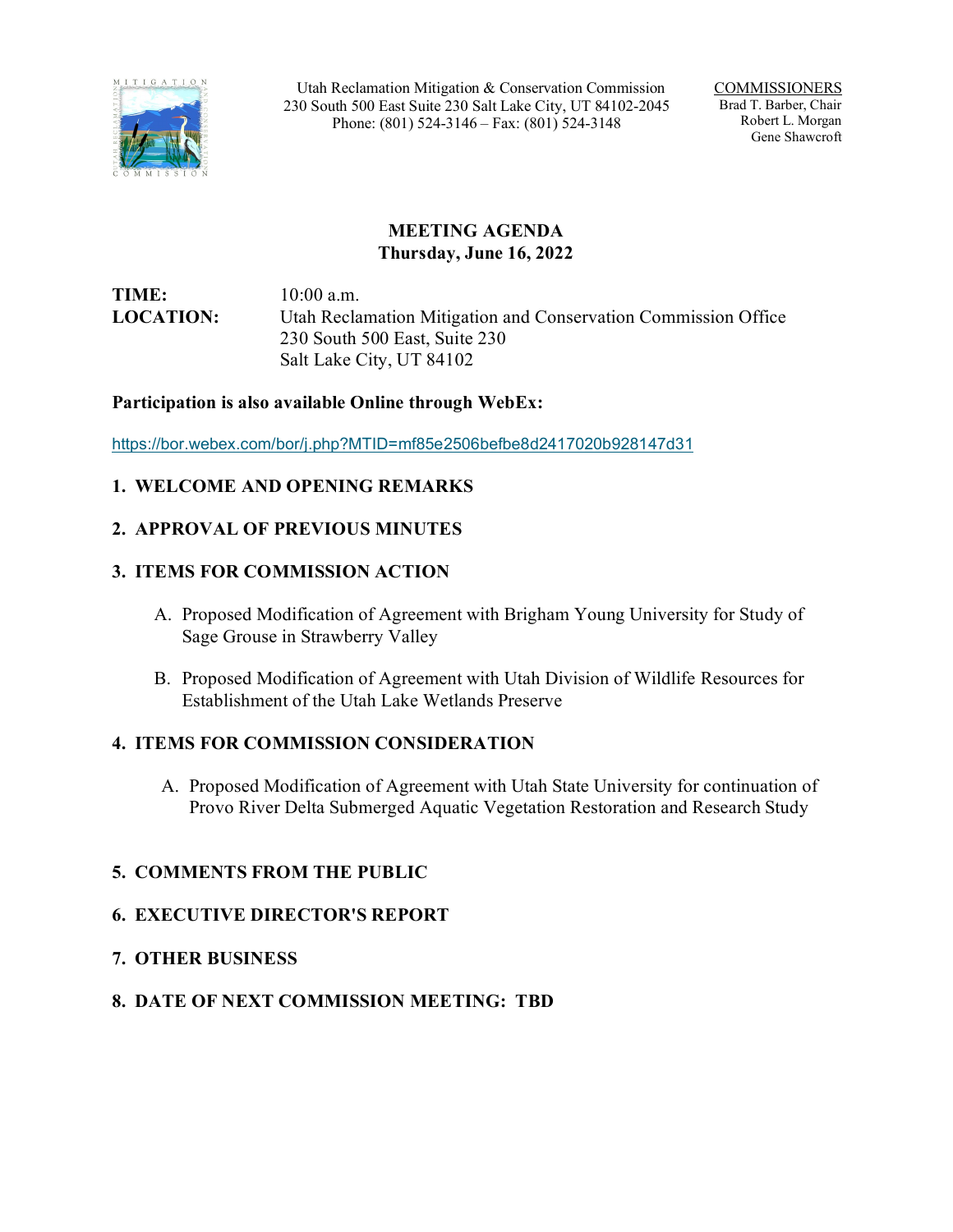### **PROPOSED MODIFICATION OF AGREEMENT FOR COMMISSION ACTION June 16, 2022**

| <b>AGENDA ITEM NO:</b>        | 3A                                                             |           |
|-------------------------------|----------------------------------------------------------------|-----------|
| <b>TITLE:</b>                 | Study of Sage Grouse in Strawberry Valley                      |           |
| <b>COOPERATORS:</b>           | Brigham Young University                                       |           |
| <b>EFFECTIVE DATES:</b>       | July 1, 2019, to June 30, 2024                                 |           |
| <b>CUPCA AUTHORITY:</b>       | Section 315                                                    |           |
| <b>FINANCIAL COMMITMENTS:</b> |                                                                |           |
|                               | <b>Current Agreement</b>                                       | \$190,000 |
|                               | Proposed Modification                                          | 60,000    |
|                               | Total                                                          | \$250,000 |
| <b>SCOPE OF ACTION:</b>       | Study and monitoring to guide management strategies to recover |           |
|                               | the sage grouse population in and around Strawberry Valley.    |           |
| <b>PLAN REFERENCE:</b>        | Pages 2-41 to 2-43                                             |           |
| <b>STAFF CONTACT:</b>         | Richard Mingo, Project Coordinator                             |           |
|                               |                                                                |           |

**SUMMARY:** There is a clear nexus between the decline of Sage grouse and federal reclamation projects. Approximately seventeen thousand acres of high quality Sage grouse habitat and four of five display/breeding sites were inundated by the enlargement of Strawberry Reservoir as part of the CUP.

BYU will also continue to monitor lek attendance to estimate population size consistent with methodology used by the Utah Division of Wildlife Resources. In addition, BYU proposes to mark male sage-grouse with GPS transmitters over the next few years which will allow them to estimate lek attendance rates. Some evidence suggests that lek attendance rates vary by year with lower rates observed for males during years of low precipitation. Conversations with UDWR have identified this information as a knowledge gap that would benefit conservation and monitoring efforts for this species. BYU also plans to complete investigative work regarding observed clutch sizes for sage-grouse in Strawberry Valley. They suspect that average clutch sizes are low relative to other populations and over the next year will conduct a formal analysis to determine if this suspicion is accurate. Low clutch sizes may partially be related to genetic diversity which was identified as low prior to translocation. BYU will also evaluate use of newly planned habitat treatment projects implemented by the United States Forest Service and Utah Division of Wildlife Resources through the Watershed Restoration Initiative. Effectiveness monitoring of habitat treatments will help inform our decision regarding the mix mitigation measures to request in response to the TransWest Express Transmission line. Proposed Modification<br>
S 250,000<br>
Total<br>
S 250,000<br>
S 250,000<br>
S 250,000<br>
S 200,000<br>
the sage grouse population in and around Strawberry V<br>
Pages 2-41 to 2-43<br>
Richard Mingo, Project Coordinator<br>
TACT:<br>
There is a clear ne

The proposed funding allows continuation of the study in 2022-2023.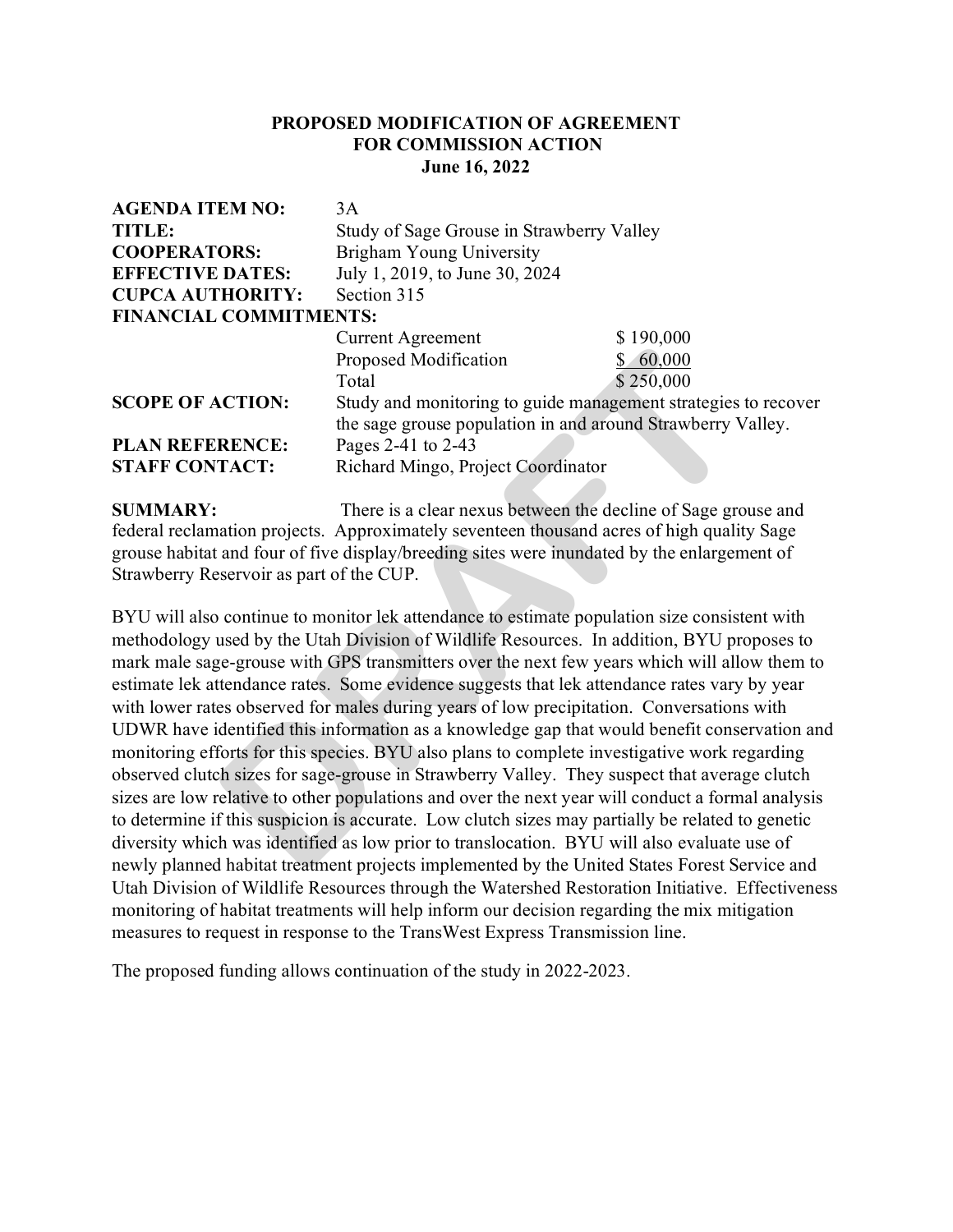## **MODIFICATION NO. 003 AGREEMENT No. 19FC-UT-2330 UTAH RECLAMATION MITIGATION AND CONSERVATION COMMISSION BRIGHAM YOUNG UNIVERSITY**

- **1. AGREEMENT TITLE:** The Study of Sage grouse in Strawberry Valley
- **2. PURPOSE:** Provide additional funding to complete studies for next year to facilitate recovery and protection of sage grouse in Strawberry Valley.

#### **3. DESCRIPTION OF THE CHANGES:**

A. Modify Article V. SCOPE OF WORK - SPECIFIC OBLIGATIONS OF THE PARTIES as follows:

#### "A.UTAH RECLAMATION MITIGATION AND CONSERVATION COMMISSION WILL:

1. Reimburse BYU for all allowable and allocable costs to complete the terms of the Scope of Work required in this Agreement up to \$65,000.00 \$130,000.00 \$190,000.00 **\$250,000.00** (as per Attachment A Attachment B Attachment C **Attachment D)**. No legal liability on the part of the COMMISSION for any payment may arise from performance under this AGREEMENT until funds are made available for performance."

#### **4. ADJUSTMENT IN AGREEMENT PRICE:** The Agreement price is increased by \$60,000.00.

| follows:             |                                 | A. Modify Article V. SCOPE OF WORK - SPECIFIC OBLIGATIONS OF THE P.                                                                                                                                                                                                                                                                                                                                                                                             |  |
|----------------------|---------------------------------|-----------------------------------------------------------------------------------------------------------------------------------------------------------------------------------------------------------------------------------------------------------------------------------------------------------------------------------------------------------------------------------------------------------------------------------------------------------------|--|
|                      |                                 |                                                                                                                                                                                                                                                                                                                                                                                                                                                                 |  |
|                      |                                 | "A. UTAH RECLAMATION MITIGATION AND CONSERVATION COMMISS                                                                                                                                                                                                                                                                                                                                                                                                        |  |
| 1.                   |                                 | Reimburse BYU for all allowable and allocable costs to complete the terms<br>of Work required in this Agreement up to \$65,000.00 \$130,000.00 \$190,000<br>\$250,000.00 (as per Attachment A Attachment B Attachment C Attachmen<br>legal liability on the part of the COMMISSION for any payment may arise 1<br>performance under this AGREEMENT until funds are made available for po<br><b>ADJUSTMENT IN AGREEMENT PRICE:</b> The Agreement price is increa |  |
| \$60,000.00.         |                                 |                                                                                                                                                                                                                                                                                                                                                                                                                                                                 |  |
|                      | <b>FUNDING HISTORY TO DATE:</b> |                                                                                                                                                                                                                                                                                                                                                                                                                                                                 |  |
|                      |                                 |                                                                                                                                                                                                                                                                                                                                                                                                                                                                 |  |
| Instrument           | Value                           | Reservation                                                                                                                                                                                                                                                                                                                                                                                                                                                     |  |
| Original             | \$<br>65,000                    | \$65,000                                                                                                                                                                                                                                                                                                                                                                                                                                                        |  |
| Modification No. 001 | \$65,000                        | \$65,000                                                                                                                                                                                                                                                                                                                                                                                                                                                        |  |
| Modification No. 002 | \$60,000                        | \$60,000                                                                                                                                                                                                                                                                                                                                                                                                                                                        |  |
| Modification No. 003 | \$60,000                        | \$60,000                                                                                                                                                                                                                                                                                                                                                                                                                                                        |  |
| Total                | \$250,000                       | \$250,000                                                                                                                                                                                                                                                                                                                                                                                                                                                       |  |
|                      |                                 | TNESS WHEREOF, each party hereto has caused this AGREEMENT to be ex                                                                                                                                                                                                                                                                                                                                                                                             |  |

# **FUNDING HISTORY TO DATE:**

IN WITNESS WHEREOF, each party hereto has caused this AGREEMENT to be executed by an authorized official on the day and year set forth opposite their signature below.

#### UTAH RECLAMATION MITIGATION AND CONSERVATION COMMISSION

| By:           |                                 | Date: |  |
|---------------|---------------------------------|-------|--|
|               | Title: Brad T. Barber, Chair    |       |  |
|               | <b>BRIGHAM YOUNG UNIVERSITY</b> |       |  |
| By:<br>Title: |                                 | Date: |  |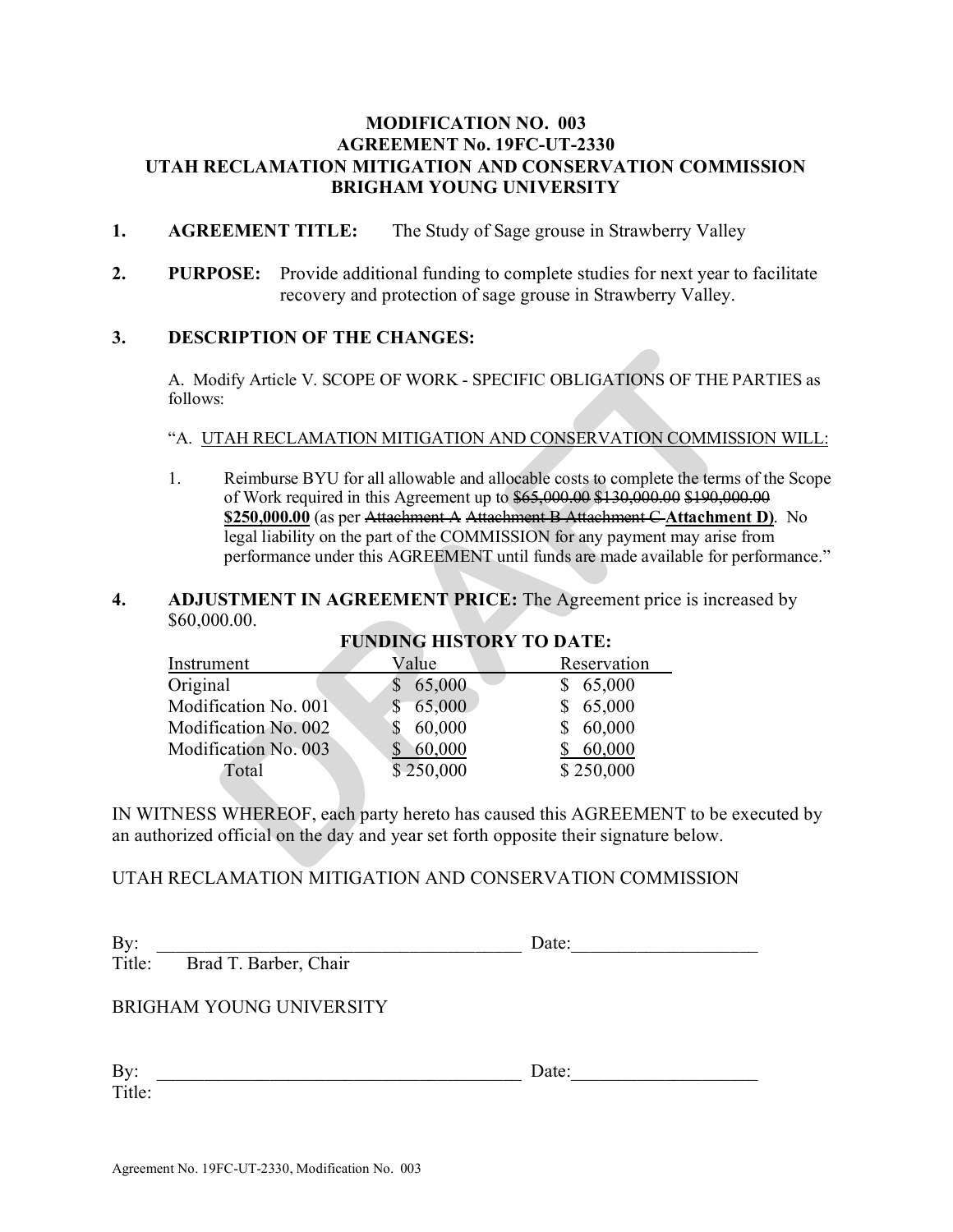# ATTACHMENT D

# 2022 STRAWBERRY VALLEY SAGE GROUSE PROJECT FUNDING PROPOSAL

# COLLABORATIVE WORK BETWEEN:

# THE UTAH RECLAMATION MITIGATION AND CONSERVATION COMMISSION

# AND

# BRIGHAM YOUNG UNIVERSITY

# CONTEXT AND HISTORY OF THE PROJECT

The impetus behind the effort to recover greater sage-grouse (*Centrocercus urophasianus*; hereafter sage-grouse or grouse) in Strawberry Valley was to 1) identify factors limiting population growth and recovery, 2) mitigate those factors, and 3) recover the population to where it was self-sustaining and no longer threatened with extirpation (**Bunnell 2000**). Note that all bold citations represent published data from theses, a dissertation, or scholarly peer-reviewed journal articles produced as part of the recovery effort. This document will highlight the accomplishments and successes of the past 20+ years and their immediate application to this population in an adaptive management framework. TAH RECLAMATION MITIGATION AND CONSERVA<br>
COMMISSION<br>
AND<br>
BRIGHAM YOUNG UNIVERSITY<br>
BRIGHAM YOUNG UNIVERSITY<br>
DRIGHAM YOUNG UNIVERSITY<br>
DRIGHAM PROPERT AND HISTORY OF THE PROJECT<br>
Debind the effort to recover greater sage-

In March 1998, we began collecting sage grouse seasonal habitat use and life history information (movements, reproduction, survival) in Strawberry Valley. Bunnell (**2000**) immediately documented high adult mortality and suggested that red fox (*Vulpes vulpes*) predation on adult sage-grouse may be limiting population growth. In response to his findings, predator control was initiated in December of 1999 to determine if removal of mammalian predators could increase survival rates of adults and cause a subsequent population increase.

During this same period and throughout the rest of the project, we collected seasonal habitat data to assess habitat condition in relation to standards set forth in the sage-grouse management guidelines (Connelly et al. 2000, **Bunnell 2000, Bambrough 2002, Baxter 2003, Bunnell et al. 2004**). Bunnell (**2000**) and Bunnell et al. (**2004**) suggested that summer habitat was adequate and either met or exceeded guidelines. However, he also stated that he expected understory composition to change as sagebrush (*Artemisia* sp.) matured. These findings were accurate in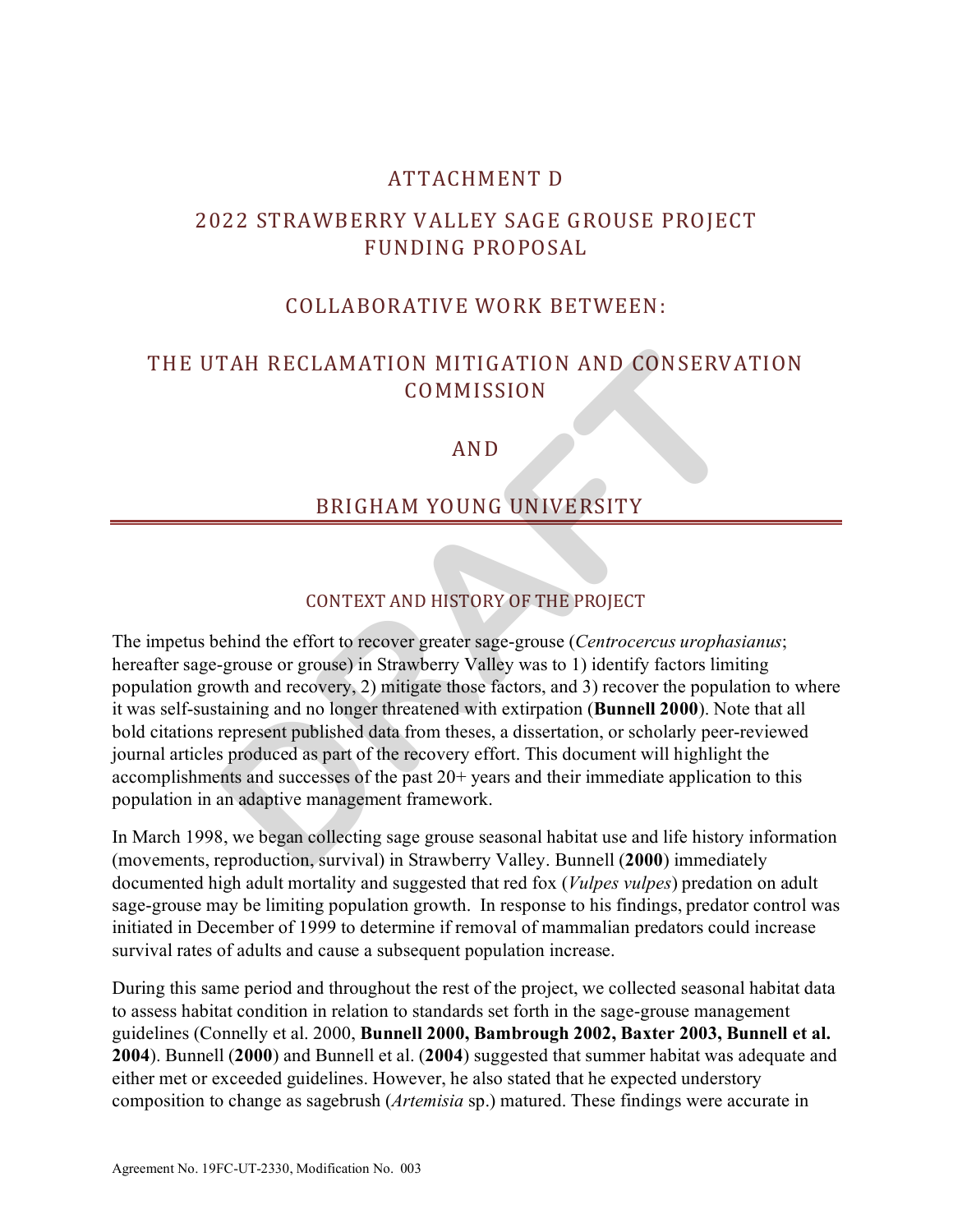light of the sample size and quantity of summer habitat needed for an estimated 150 grouse in the population during the early years of the recovery effort. Bambrough (**2002**), on the other hand, found that winter habitat barely met the minimum standard from the published sage-grouse guidelines (Connelly et al. 2000). He stated that it was crucial to the conservation of this population to maintain winter habitat both in Strawberry Valley and in the migratory areas to the east, especially in light of herbicide treatments (2000-2001) on private lands that reduced the quality and quantity of sagebrush wintering habitat (**Bambrough 2002**). Baxter (**2003**) showed that brood-use sites were productive, exceeded the management guidelines for percent forb cover, and had high insect diversity and abundance.

Low survival rates in the presence of habitat that meets or exceeds published guidelines are conditions where predator control can improve population growth. **Baxter et al. 2009** (using data from 1998-2002) demonstrated that survival rates of adults in the summer increased during years of predator control. These increased survival rates, however, did not translate into obvious increases in lek counts. At the same time, a range-wide survey of greater sage-grouse across western North America identified evidence of low genetic diversity in Strawberry Valley (Oyler McCance et al. 2005). As a result, in cooperation with state and federal agencies, we began a translocation program. From 2003 to 2008, we translocated 395 female sage grouse (**Baxter et al. 2008**) to Strawberry Valley to augment the population and increase genetic diversity. Baxter (**2007**) and Baxter et al. (**2008**) documented site fidelity, movements, reproductive output, nestsite selection, and overall translocation success. Hennefer (**2007**) found our translocation method to be the most successful translocation documented in the literature and estimated that grouse numbers had increased to around 400 by 2007. Later, we assessed chick survival and documented (**Baxter et al. 2013**) similar survival rates in Strawberry Valley to that of other areas. **Dunken (2014)** assessed the influence of translocations on genetic diversity and found haplotype diversity increased following this successful effort. Fraction and processor of national data interes of vectors approach and the same prediator control can improve population growth. **Baxter et al. 20**<br>
Be-2002) demonstrated that survival rates of adults in the summer increa

As reproductive effort and survival are the two most important aspects of population growth, we assessed nest-site selection and nest success for translocated grouse (**Baxter et al. 2009**). We documented that successful nest sites were characterized by greater total shrub canopy cover, medium-sized crown area for the nesting shrub, and steeper slopes. In turn, we looked at nestarea fidelity. Peck et al. (**2012**) found that the distance between first and second year nests was approximately 882 meters, with no evidence that successful females showed greater nest-site fidelity than unsuccessful females. Most important, however, was the finding that if a standard 2 mile (3.2 km) buffer was placed around each lek to protect nesting habitat, it would only capture 57% of nesting females in this population. However, if a 6.2 mile (~10 km) buffer was used, 95% of nesting habitat would be conserved.

In an effort to compile all survival data for resident males and females and translocated females from 1998 to 2010, we documented (**Baxter et al. 2013**) that survival was influenced by year effects, status of grouse (resident or translocated), sex, and whether females initiated a nest. Point estimates of survival for translocated females were slightly lower than resident males and females, but there was no statistical difference in rates. Many external observers expected a high rate of mortality for translocated females; however, we observed very little immediate mortality,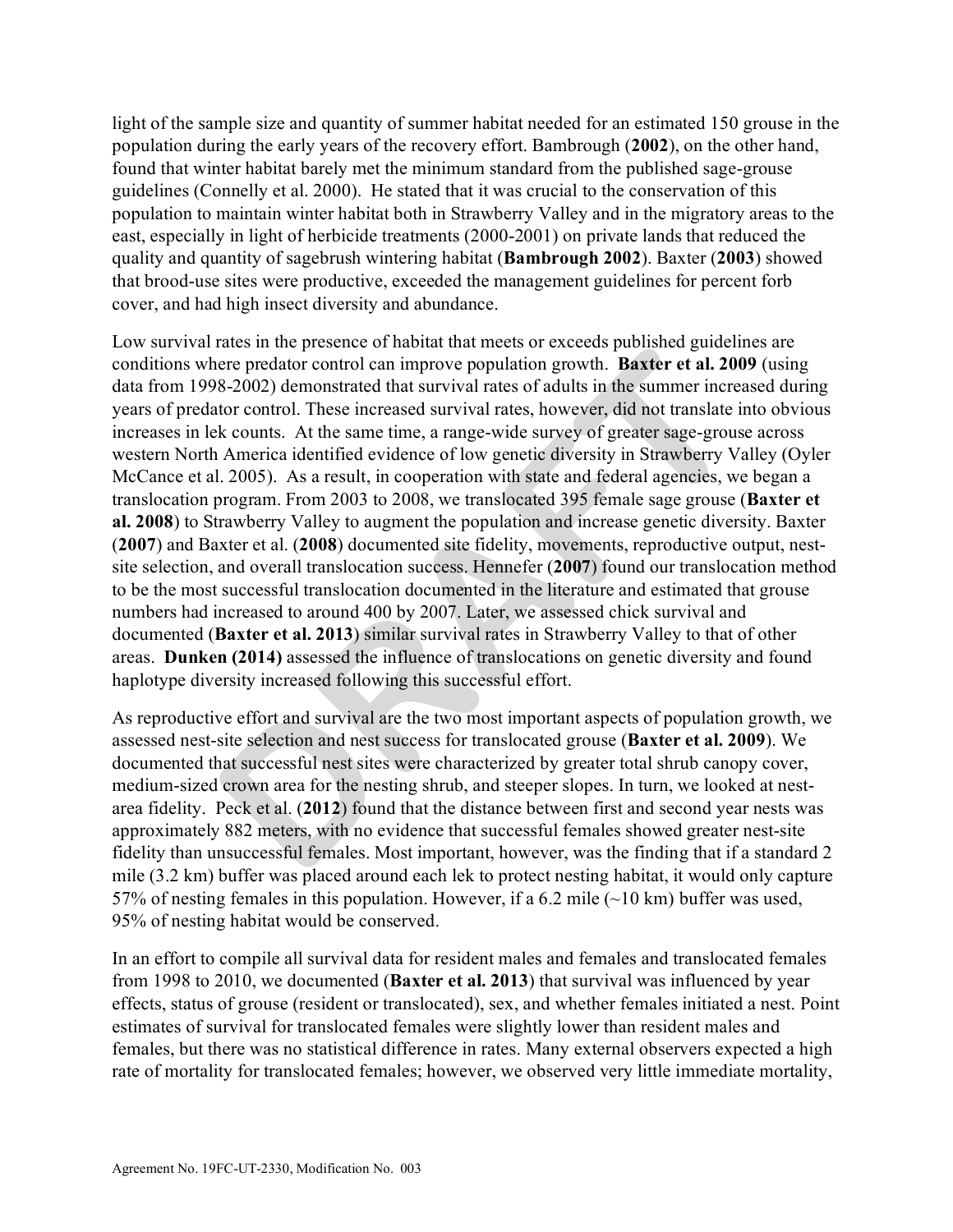with annual survival within the range of variability for resident grouse in large extant populations across the species range.

Initial data collection (1998-1999) showed that sage-grouse used sites where vegetation was productive and diverse, especially for a small declining population; however, as predicted, coarser more decadent sagebrush stands have resulted in a decrease in habitat quality and quantity over time. In 2006, project partners outlined areas where habitat could be improved by setting late seral sagebrush stands back to an earlier seral stage, wherein brood-rearing habitat would be created. Plans called for mechanical treatments (harrow and/or mowing) of seven areas (one every other year starting in 2007 in Trout Creek) in Strawberry Valley with subsequent monitoring of habitat use by radio-marked grouse. In 2009, 2011, and 2013 the UDWR treated areas near Road Hollow, Badger Hollow, and Chipman Creek, respectively. Preliminary observations suggested that radio-marked grouse were using newly treated areas more than expected. From 1998 to 2008 (pre-treatment), we documented 108 locations (10.8 locations/year) in the area yet to be treated in 2009 (Road Hollow). In 2010, one year post-treatment, we observed 37 locations (nearly 4x the annual rate prior to treatment) in the same area.

Following habitat restoration efforts, we continued to monitor and collect data on the use of restoration areas by grouse. We documented changes in vegetative composition through on-theground collection of vegetative data. In our analysis, we used a resource selection function (RSF) to provide evidence that female sage-grouse with chicks disproportionately used recently treated areas versus non-treated areas in Strawberry Valley. **Baxter et al. (2017)** demonstrated that sagegrouse selected areas that were 1) distant from trees, paved roads, and powerlines; 2) high in elevation; 3) near treatment edges; and 4) consisting of gentle slopes. Sage-grouse showed stronger selection for treatments and treatment edges following treatment than they did for those same areas prior to habitat treatment efforts. Maps predicting probability of selection by broodrearing sage-grouse showed increased use in and around mechanically treated areas. This altered pattern of selection by sage-grouse with broods suggests mechanical treatments may be a suitable way to increase use of mountain big sagebrush habitats during the brooding period. mental and Hollow, Badger Hollow, and Chipman Creek, respectively. Preliminaus good and Hollow, Badger Hollow, and Chipman Creek, respectively. Preliminaus generation 1998 to 2008 (pre-treatment), we documented 108 locatio

Beginning in 2018, we began purchasing solar-powered GPS transmitters for the first time on this project. This improved technology allows for collection of multiple locations per day (without disturbing marked sage-grouse) that are subsequently sent through the satellite network. Within just a few short months following deployment of GPS transmitters in spring of 2018, we collected more locations than the previous 19 years combined. Most importantly, our understanding of seasonal habitat use has greatly expanded as we've watched marked grouse move farther east than ever previously noted during the winter of 2018/2019. **Howell 2020** conducted a formal analysis of all existing location data (from birds with both VHF and GPS transmitters) to provide information on seasonal habitat selection for this population. In addition, **Howell et al. 2020** evaluated a new method (using unmanned aerial systems) to quantify shrub height which showed promise to save time and money over traditional measurement.

Importantly, we have shared the spatial locations and modeled habitat layers with partners regularly for conservation planning and management. These data have been particularly valuable to biologists from state and federal agencies as they work to recover this population in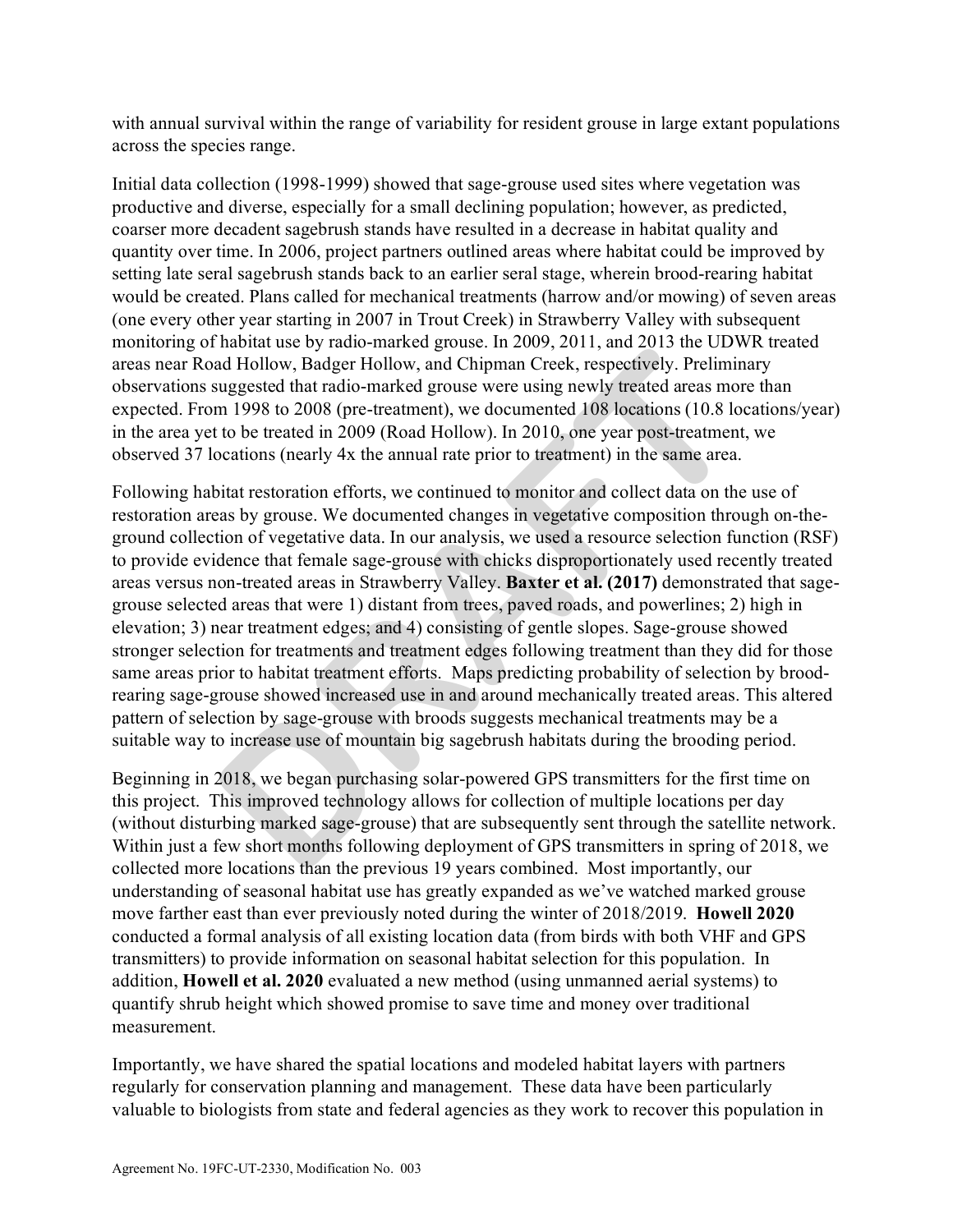an adaptive management framework. The location data is used as a focal point of discussions with the Strawberry Valley Adaptive Resources Management Group that meets regularly to discuss issues affecting this population. The data collected on this long-term recovery project has been and will continue to be used by the United States Forest Service, Utah Division of Wildlife Resources, Local Working Group (SVARM), Wasatch County officials, and even private landowners to make decisions helpful to the long-term conservation and recovery of sage grouse in Strawberry Valley.

To date, this project has been a resounding success. Very few sage-grouse projects across the West have delivered as much information over a continuous period of time. In addition, possibly no other project can document at least a two-fold increase in estimated population size associated with habitat treatment, translocation and predator control. For this reason, the Strawberry Valley sage-grouse population is now considered one of the core populations in the state of Utah. Maintaining this population at the enlarged level continues to be a major accomplishment.

We have a current MS student (Janae Radke) who is continuing and building on the success of former students. The proposal that follows, if funded, will continue that legacy into 2023. We propose to continue our monitoring efforts and to purchase additional transmitters to bolster samples sizes and collect important information on habitat use including migratory corridors and stopover areas, reproductive success, and survival.

# ATTACHMENT D: FUNDING PROPOSAL

Our funding partners continue to support the project with all support considered invaluable to success of this project. Partners include: the Utah Reclamation Mitigation and Conservation Commission, Utah Division of Wildlife Resources, United States Forest Service, Sportsman for Fish and Wildlife, and Brigham Young University. In addition, we have and will continue to work with the Strawberry Valley Adaptive Resource Management (SVARM) Local Working Group, private landowners, and the United States Fish and Wildlife Service. Exteriment was the control of the control of the Strange perfusant of the Strange of the control. For this reason, the Strawb<br>opulation is now considered one of the core populations in the state of<br>his population at the en

# PROPOSED SCOPE OF WORK/PROJECT OBJECTIVES

We will continue to monitor marked grouse to provide information on seasonal habitat use, reproduction (breeding, nesting, brood-rearing, recruitment), survival (rates and causes of mortality), and movements of sage grouse in the Strawberry Valley (SV) study area. After completion of seasonal habitat maps (**Howell 2020**), one of our key objectives over the next few years will be to use GPS data to identify migratory routes and stopover areas for grouse that migrate between Strawberry Valley and the Fruitland area. Grouse in the Strawberry Valley population are considered semi-migratory with some individuals classified as resident and others migratory. It is also likely that some individuals are migratory in some years, but not others (likely dependent on snowfall). With collection of a robust set of GPS locations from satellite transmitters, we will be able to identify the proportion of grouse that are migratory and under what conditions (e.g., winter snow depths) they move. We will also be able to identify likely migratory routes and stopover areas. This effort aligns well with a current focus by the Utah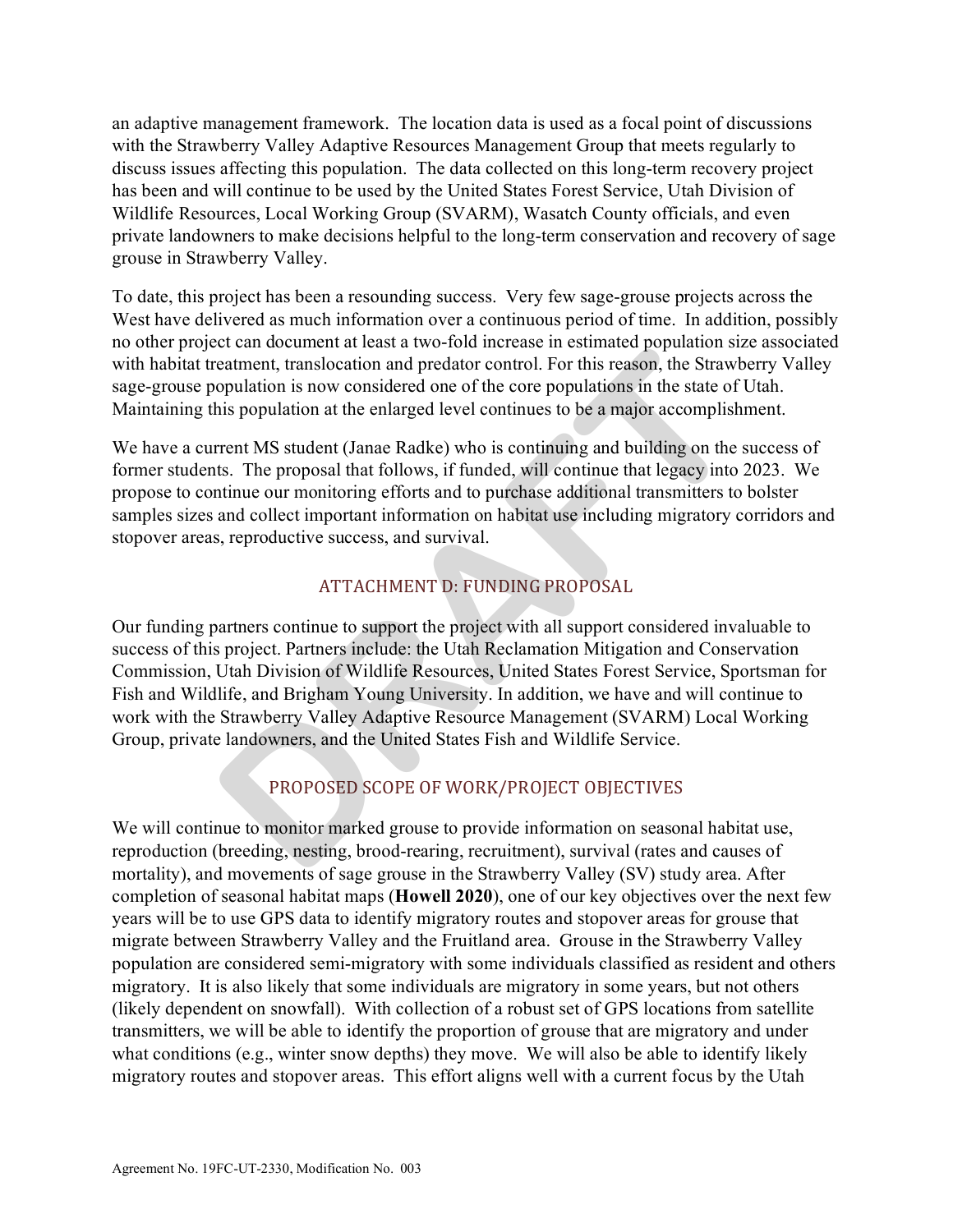Division of Wildlife Resources on a new 'Migration Initiative' to map corridors, routes, and stopover areas for multiple species.

We will also continue to monitor lek attendance to estimate population size consistent with methodology used by the Utah Division of Wildlife Resources. Ongoing monitoring is crucial over the next couple of years to see if we continue a general pattern of long-term growth after a recent decline (putatively associated with severe drought in summer of 2018 and cyclic decline typical of grouse populations).

In addition, we propose to mark male sage-grouse with GPS transmitters over the next few years which will allow us to estimate lek attendance rates. Some evidence suggests that lek attendance rates vary by year with lower rates observed for males during years of low precipitation. Conversations with UDWR have identified this information as a knowledge gap that would benefit conservation and monitoring efforts for this species. In order to effectively estimate these rates, we will need to increase capture efforts during Fall so that estimates of lek attendance during the subsequent spring are unbiased.

In addition, there is investigative work to do regarding observed clutch sizes for sage-grouse in Strawberry Valley. We suspect that average clutch sizes are low relative to other populations and over the next year will conduct a formal analysis to determine if this suspicion is accurate. Low clutch sizes may partially be related to genetic diversity which was identified as low prior to translocation. Thus, formal analysis will also identify whether or not clutch sizes have increased following translocation and how they compare to historical (museum specimen) clutch sizes from Strawberry Valley and estimated number of haplotypes (e.g., genetic diversity). This assessment will form the basis for one of MS student Janae Radke's chapters for her thesis.

Moreover, deployment of additional GPS transmitters will allow us to evaluate use of newly planned habitat treatment projects implemented by the United States Forest Service and Utah Division of Wildlife Resources through the Watershed Restoration Initiative. We will also be able to monitor sage-grouse use of habitats impacted by the Dollar Ridge Fire. This effort will include monitoring sage grouse on federal, state, private, and acquired land east of the Wildcat area throughout the year. To successfully monitor grouse, we will need the assistance of research technicians and project oversight. It will also require the purchase of additional transmitters. BYU will provide significant support for both graduate and undergraduate students this year which will magnify contributions from URMCC. year with lower rates observed for males during years of low precipitats with UDWR have identified this information as a knowledge gap that vation and monitoring efforts for this species. In order to effectively es need to

## **Estimated cost - \$30,000 labor and travel + \$30,000 transmitters, data fees for GPS upload, and materials = \$60,000 total cost; to be completed in 12 months**

If funded, the work will require ample oversight and supervision by faculty, as well as a large amount of time by on-the-ground research assistants. If fewer funds are needed for labor and travel, those funds would be used to acquire additional transmitters and equipment that would permit additional monitoring and collection of scientific data. BYU's long-term commitment to the project and to the URMCC is such that we would accept lesser amounts of funding, if funding is limited. In such an event, we will attempt to complete the maximum amount of work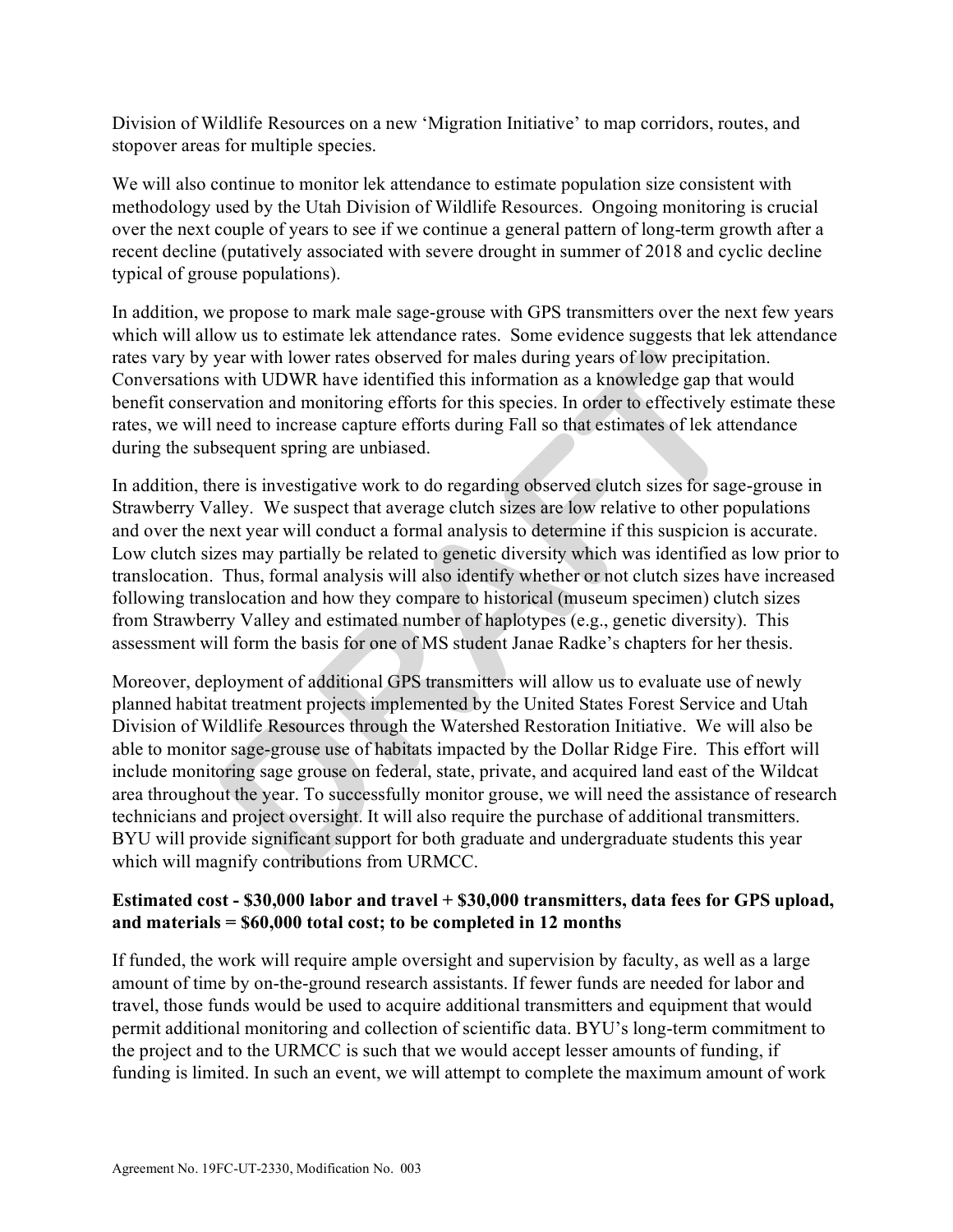possible. In addition, we continue to seek additional funding for continued support from additional partners. Thank you for your consideration of this proposal.

**DRAFT**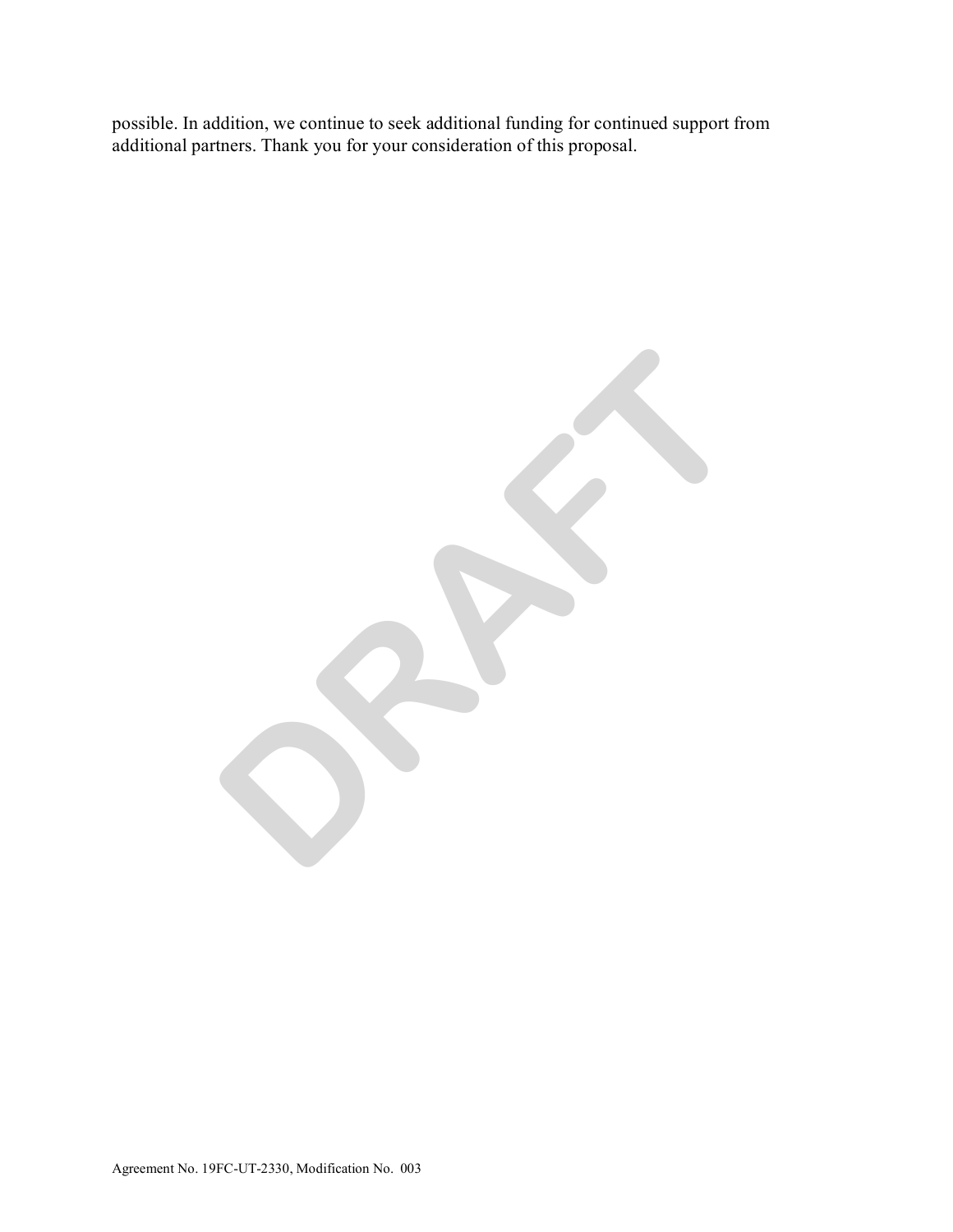#### **PROPOSED MODIFICATION OF AGREEMENT FOR COMMISSION ACTION June 16, 2022**

| <b>AGENDA ITEM NO.:</b>       | 3B                                                     |           |
|-------------------------------|--------------------------------------------------------|-----------|
| <b>PROJECT TITLE:</b>         | Establishment of the Utah Lake Wetland Preserve        |           |
| <b>COOPERATORS:</b>           | Utah Division of Wildlife Resources                    |           |
| <b>EFFECTIVE DATES:</b>       | January 1, 2020 through December 31, 2024              |           |
| <b>CUPCA AUTHORITY:</b>       | Title III, Section $306(c)$                            |           |
| <b>FINANCIAL COMMITMENTS:</b> |                                                        |           |
|                               | <b>Current Agreement:</b>                              | \$620,000 |
|                               | Proposed Modification:                                 | \$350,000 |
|                               | Total:                                                 | \$970,000 |
| <b>SCOPE OF ACTION:</b>       | Funding to continue property stewardship and planning. |           |
| <b>PLAN REFERENCE:</b>        | Page 2-16                                              |           |
| <b>STAFF CONTACT:</b>         | Michael Mills, Deputy Executive Director               |           |
|                               |                                                        |           |

**SUMMARY:** Under this cooperative program for acquisition and protection of wetlands, the Mitigation Commission and Utah Division of

Wildlife Resources (DWR) work together to establish the Utah Lake Wetland Preserve. The DWR works closely with the Mitigation Commission to identify potential willing sellers in the Utah Lake Wetland Preserve area. The DWR also provides interim management of acquired properties. This agreement would provide funding for Utah FY 2023 (effective July 1) for initiating implementation of the comprehensive management plan, and ongoing development and stewardship activities for the ULWP and on other nearby Mitigation Commission properties. **ACTION:** Funding to continue property stewardship and planning<br> **RENCE:** Page 2-16<br>
TACT: Michael Mills, Deputy Executive Director<br>
Under this cooperative program for acquisition and proved<br>
Under this cooperative program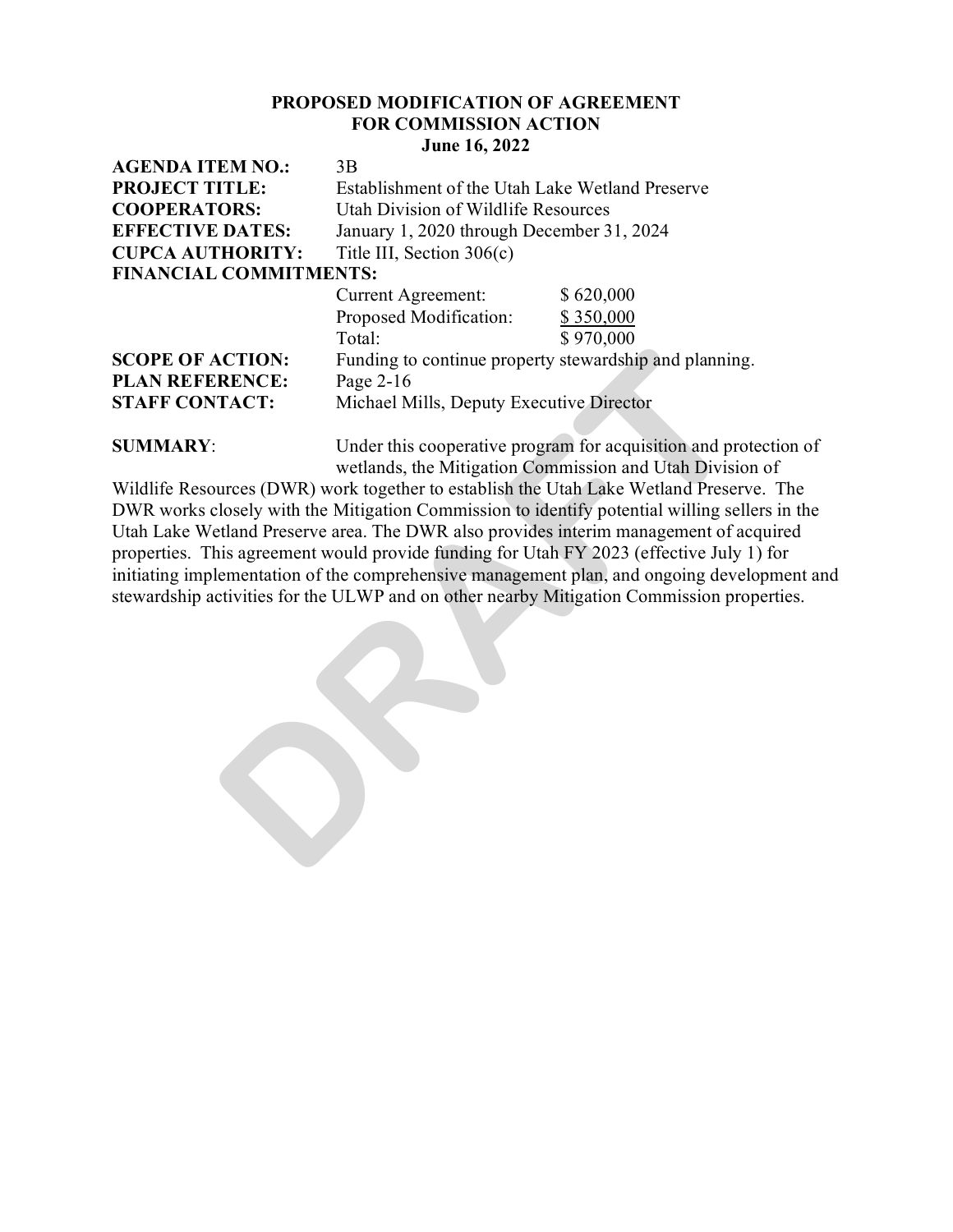## **MODIFICATION NO. 002 AGREEMENT NO. 20FCUT-2360 UTAH DIVISION OF WILDLIFE RESOURCES UTAH RECLAMATION MITIGATION AND CONSERVATION COMMISSION**

- **1. AGREEMENT TITLE:** Establishment of the Utah Lake Wetlands Preserve
- **2. PURPOSE:** To obligate additional funds for performance.

#### **3. DESCRIPTION OF CHANGES:**

A. Modify Article IV.A.2. SCOPE OF WORK - SPECIFIC OBLIGATIONS OF THE PARTIES: the COMMISSON will: as follows:

"2. Reimburse the DIVISION up to \$300,000 \$620,000 **\$970,000** for all services, approved equipment, materials and supplies to complete the work items for implementation of this AGREEMENT."

## **4.** AGREEMENT PRICE: The agreement price is increased by \$350,000.00. **FUNDING HISTORY TO DATE:**

| ARTIES: the COMMISSON will: as follows:                                                                                                                      |                                                           | . MOUTH ATTICLE IV.A.Z. <u>SCOPE OF WORK - SPECIFIC OBLIGATIONS OF</u>                                                                                     |
|--------------------------------------------------------------------------------------------------------------------------------------------------------------|-----------------------------------------------------------|------------------------------------------------------------------------------------------------------------------------------------------------------------|
| 2.<br>f this AGREEMENT."                                                                                                                                     |                                                           | Reimburse the DIVISION up to \$300,000 \$620,000 \$970,000 for all serves<br>pproved equipment, materials and supplies to complete the work items for impl |
| <b>AGREEMENT PRICE:</b>                                                                                                                                      |                                                           | The agreement price is increased by \$350,000.00                                                                                                           |
|                                                                                                                                                              | <b>FUNDING HISTORY TO DATE:</b>                           |                                                                                                                                                            |
| Instrument<br>Original<br>Modification No. 001<br>Modification No. 002<br>Total<br>ed official on the day and year set forth opposite their signature below. | Value<br>\$300,000<br>\$320,000<br>\$350,000<br>\$970,000 | Reservation<br>\$300,000<br>\$320,000<br>\$350,000<br>\$970,000<br>NESS WHEREOF, each party hereto has caused this MODIFICATION to be ex                   |
| ECLAMATION MITIGATION AND CONSERVATION COMMISSION                                                                                                            |                                                           |                                                                                                                                                            |
| Brad Barber, Chair                                                                                                                                           |                                                           | Date:                                                                                                                                                      |

IN WITNESS WHEREOF, each party hereto has caused this MODIFICATION to be executed by an authorized official on the day and year set forth opposite their signature below.

### UTAH RECLAMATION MITIGATION AND CONSERVATION COMMISSION

By: \_\_\_\_\_\_\_\_\_\_\_\_\_\_\_\_\_\_\_\_\_\_\_\_\_\_\_\_\_\_\_\_\_\_\_\_\_\_\_\_\_ Date: \_\_\_\_\_\_\_\_\_\_\_\_\_\_\_

Brad Barber, Chair

## UTAH DIVISION OF WILDLIFE RESOURCES

J. Shirley, Director

By: \_\_\_\_\_\_\_\_\_\_\_\_\_\_\_\_\_\_\_\_\_\_\_\_\_\_\_\_\_\_\_\_\_\_\_\_\_\_\_\_\_ Date: \_\_\_\_\_\_\_\_\_\_\_\_\_\_\_

By: \_\_\_\_\_\_\_\_\_\_\_\_\_\_\_\_\_\_\_\_\_\_\_\_\_\_\_\_\_\_\_\_\_\_\_\_\_\_\_\_\_ Date: \_\_\_\_\_\_\_\_\_\_\_\_\_\_\_

Sarah Scott, Fiscal Manager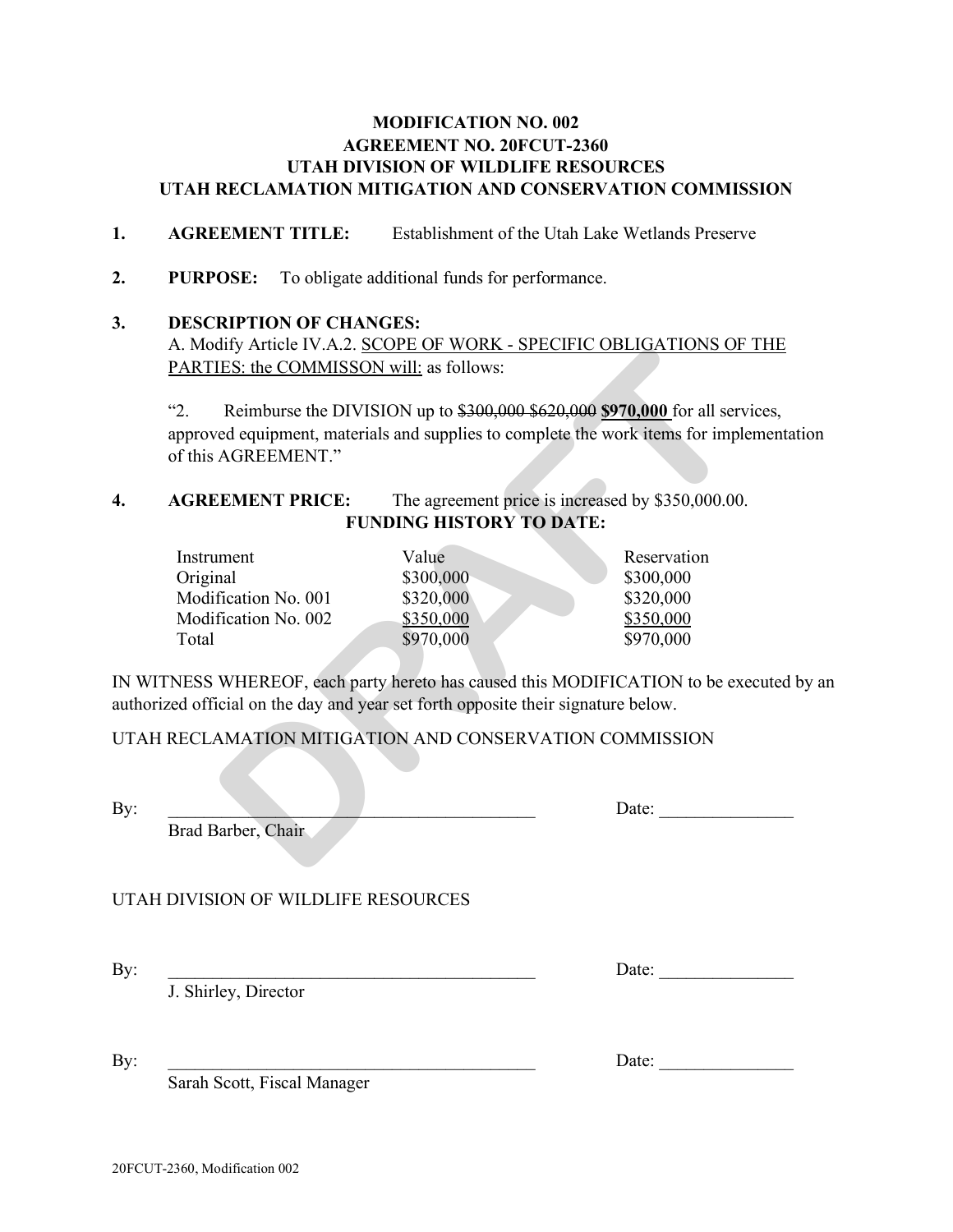## **PROPOSED MODIFICATION OF AGREEMENT FOR COMMISSION CONSIDERATION June 16, 2022**

| <b>AGENDA ITEM NO.:</b>       | 4A                                                      |
|-------------------------------|---------------------------------------------------------|
| <b>PROJECT:</b>               | Provo River Delta Submerged Aquatic Vegetation          |
|                               | <b>Restoration and Research Study</b>                   |
| <b>COOPERATORS:</b>           | Utah State University                                   |
| <b>EFFECTIVE DATES:</b>       | August 15, 2020 through June 30, 2024                   |
| <b>CUPCA AUTHORITY:</b>       | Titles II, III                                          |
| <b>FINANCIAL COMMITMENTS:</b> |                                                         |
|                               | \$79,100<br>Original Agreement                          |
|                               | Modification 1<br>\$75,000                              |
|                               | Modification 2<br>\$75,900                              |
|                               | \$230,000<br>Total                                      |
| <b>SCOPE OF ACTIONS:</b>      | Add funding for remainder of the planned study program. |
|                               | Extend agreement end date to August 2025. Update scope  |
|                               | of work.                                                |
| <b>PLAN REFERENCE:</b>        | Pages 2-11 to 2-16                                      |
| <b>STAFF CONTACT:</b>         | Melissa Stamp, Project Coordinator                      |
| <b>SUMMARY:</b>               | The Provo River Delta Restoration Project (PRDRP) is    |

partial mitigation for impacts of Bonneville Unit of the Central Utah Project on June sucker and related resources. The PRDRP is a required and essential step toward recovery of this endangered species through restoration of the lower Provo River and its interface with Utah Lake. Thousands of June sucker spawn each year in the lower Provo River, but successful recruitment of wild June sucker from Provo River has not been documented. One of the key elements of larval nursery and rearing habitat currently lacking in the existing lower Provo River channel is an abundance of submerged aquatic vegetation (SAV). SAV is needed to provide cover from predators and support a healthy food base for larval and juvenile June sucker. The purpose of this agreement is to fund USU to conduct Provo River Delta submerged aquatic vegetation restoration efforts and research studies. Integral components of the proposed research studies and restoration efforts include increasing knowledge of species identification, collection, and propagation methods; testing and developing planting techniques; monitoring planted materials as well as SAV that establishes passively; and evaluating the relative success of various techniques for different target species . Modification 1 \$ 75,000<br>
Modification 2 \$ 75,000<br>
Total<br>
Total<br>
Total<br>
Total<br>
Total<br>
Add funding for remainder of the planned study<br>
Extend agreement end date to August 2025. Up<br>
of work.<br>
Pages 2-11 to 2-16<br>
TACT:<br>
Meliss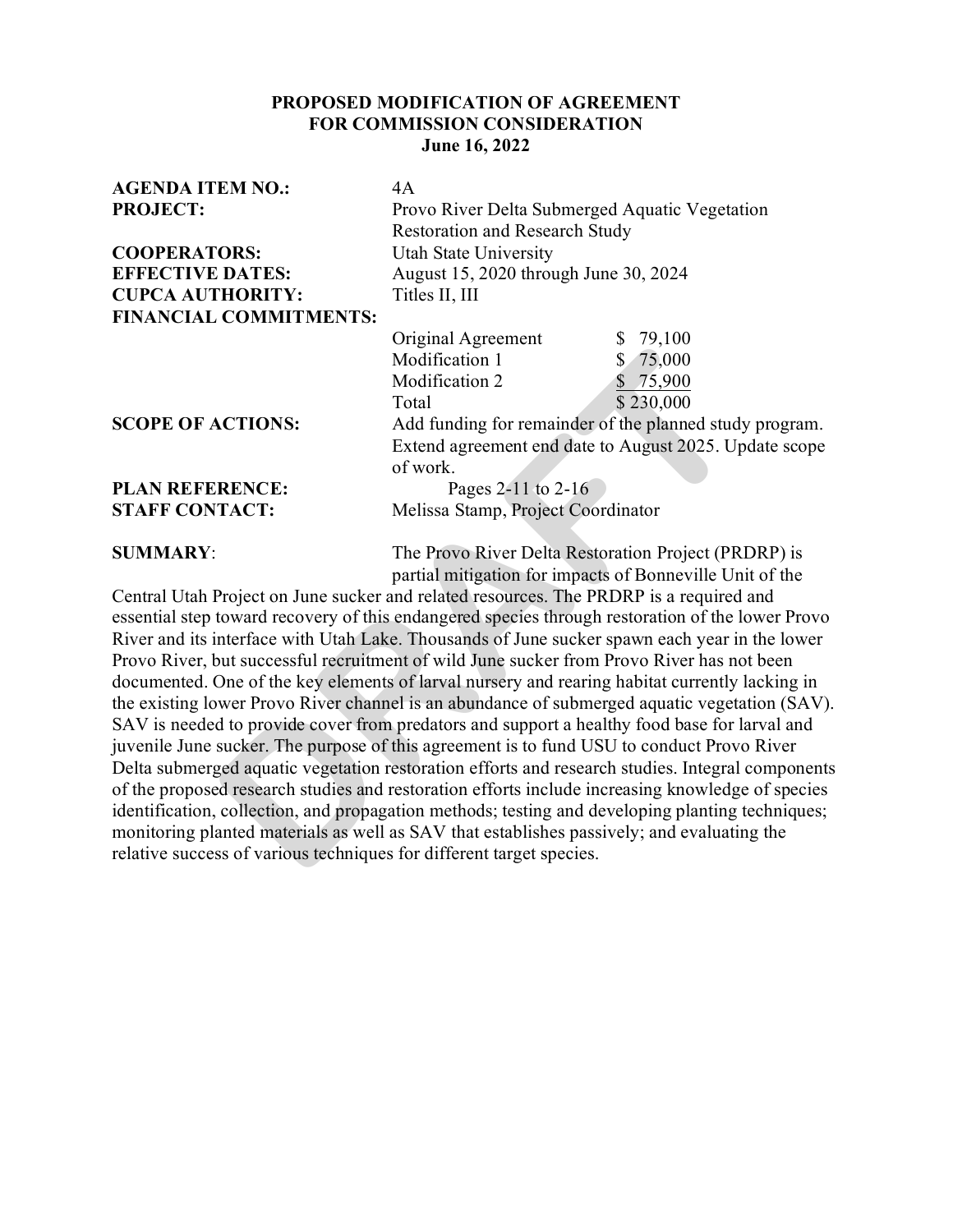# **MODIFICATION NO. 002 AGREEMENT NO. 20FCUT-2420 UTAH RECLAMATION MITIGATION AND CONSERVATION COMMISSION UTAH STATE UNIVERSITY – UTAH CONSERVATION CORPS**

- 1. AGREEMENT TITLE: Provo River Delta Submerged Aquatic Vegetation Restoration and Research Study
- **2. PURPOSE:** To obligate additional funds to the agreement to continue the submerged aquatic vegetation study, to extend the end date of the agreement, and to update the scope of work.

## **3. DESCRIPTION OF CHANGES:**

A. Modify Article V SCOPE OF WORK - SPECIFIC OBLIGATIONS OF THE PARTIES as follows:

"The detailed scope of work for this Agreement is described in Attachment A **and in Attachment B**.

- .A. The Commission shall be responsible for the following:
- **1.** Reimburse USU for all allowable and allocable costs incurred to complete the terms of the Scope of Work required in this Agreement as per Attachment A. The work is scheduled to be completed over a 3-year period, with total cost of \$230,000. This Agreement obligates \$79,100.00 for year one. Modification No. 001 to this Agreement obligates an additional \$75,000.00 for year two of the program. **Modification No. 002 to this Agreement obligates an additional \$75,900.00 for the remainder of the program.** This Agreement is intended to be modified at the mutual consent of the Parties, for adding or deleting work items or funding from this Agreement. If USU expends less than the entire amount allotted by this Agreement, the balance will be carried forward for use during the next fiscal year(s), unless formally deobligated by the Commission. Indirect or "overhead" charges by USU will be applied at the rate of 15% of direct costs. No legal liability on the part of the Commission for any payment may arise from performance under this Agreement until funds are made available for performance." rk.<br> **RIPTION OF CHANGES:**<br>
dify Article V SCOPE OF WORK - SPECIFIC OBLIGATIONS OF T<br>
IES as follows:<br>
detailed scope of work for this Agreement is described in Attachment A<br> **hment B**.<br>
The Commission shall be responsible
- B. Modify Article IV TERM OF AGREEMENT as follows:

"This Agreement is effective as of August 15, 2020 and will remain in force and effect until June 30, 2024 **August 31, 2025**, at which time the Scope of Work described herein shall be completed unless extended by mutual agreement."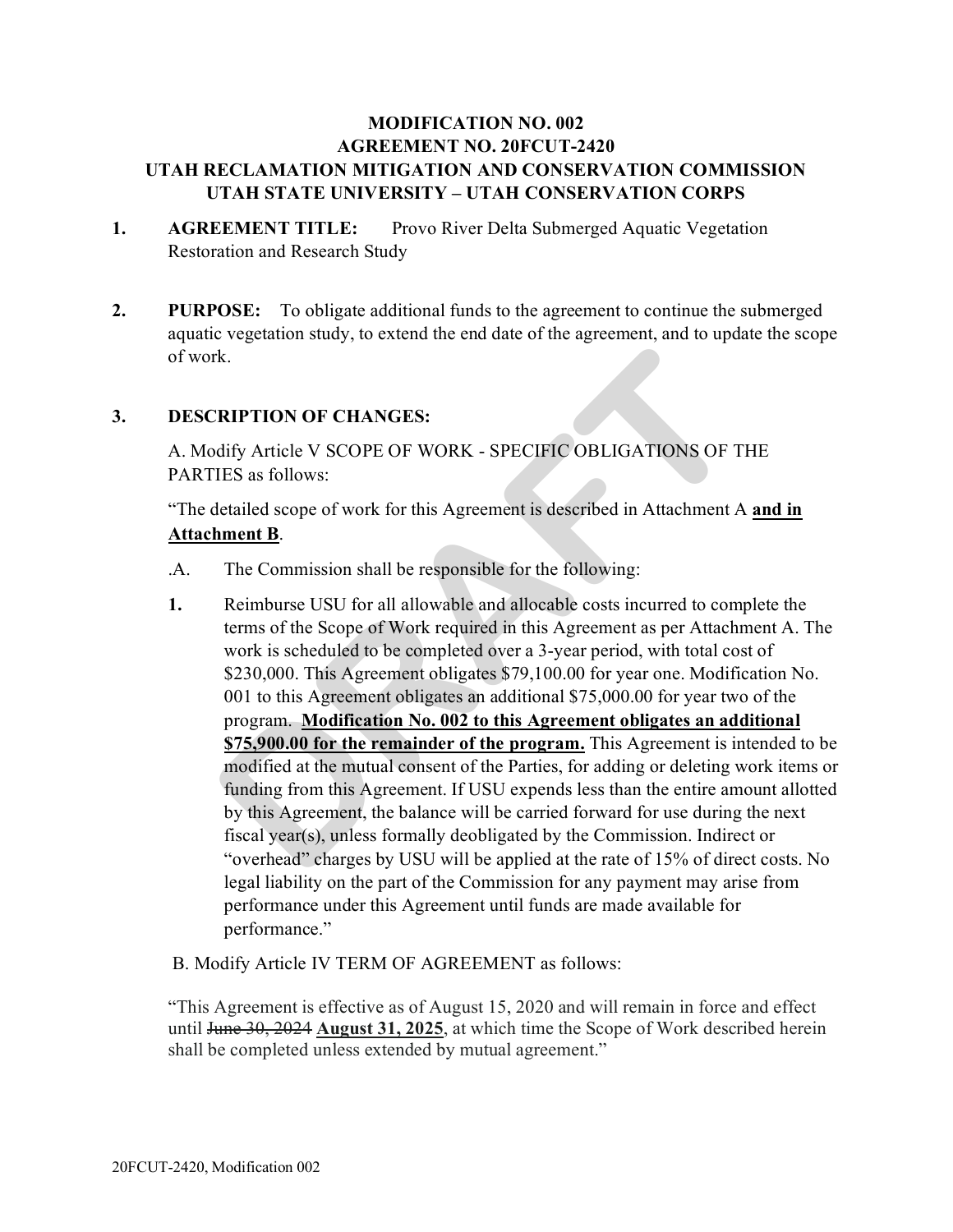# **4. FINANCIAL HISTORY TO DATE:**

| Instrument       | Value     | <b>Reservation</b> |
|------------------|-----------|--------------------|
| Original         | \$79,100  | \$79,100           |
| Modification 001 | \$75,000  | \$75,000           |
| Modification 002 | \$75,900  | \$75,900           |
| Total            | \$230,000 | \$230,000          |

IN WITNESS WHEREOF, each PARTY hereto has caused this MODIFICATION to be executed by an authorized official on the day and year set forth opposite their signature below.

| By:                   |                                                        | Date: |
|-----------------------|--------------------------------------------------------|-------|
| Brad Barber, Chair    |                                                        |       |
| UTAH STATE UNIVERSITY |                                                        |       |
| By:                   |                                                        | Date: |
|                       | Title: Logan Hager, Grants and Contracts Administrator |       |
|                       |                                                        |       |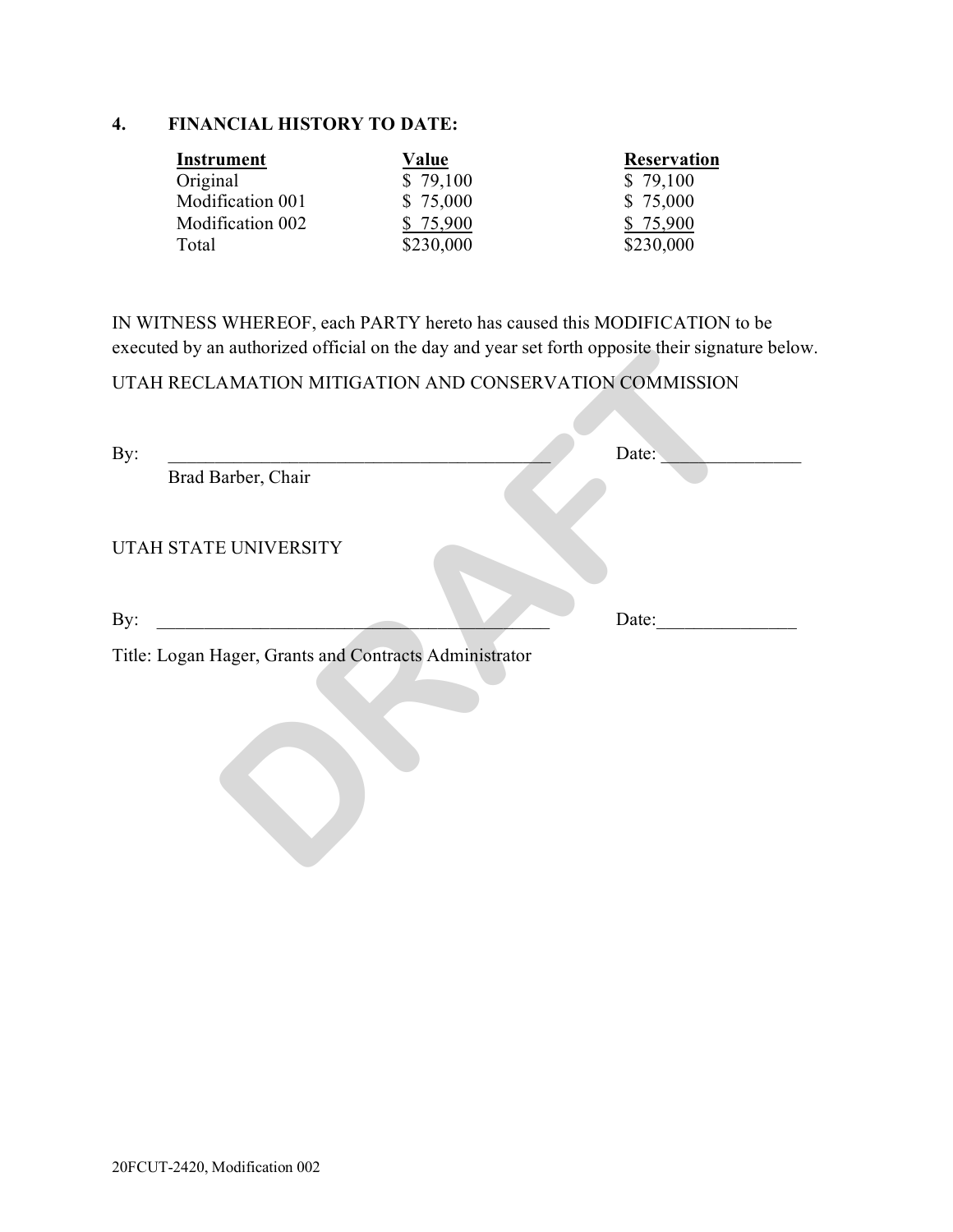# ATTACHMENT B

## **June 2022 Update to Scope of Work**

## Major efforts July 1, 2023-August 31, 2025

Continue to evaluate scalable planting methods for a diversity of aquatic plant species (floating and submerged), building on lessons learned from Kate Sinnott's initial experiments.

- In fall 2021, Kate installed an aquatic plant plug restoration experiment. In early summer 2022, Kate is installing an aquatic plant cuttings restoration experiment. Both of these experiments will be monitored through 2022 by Kate (with new MS student Meghan Slocombe assisting in fall 2022). Based on what we learned, we may try additional species with the same methods already evaluated or seek out additional planting/introduction methods beyond what Kate has tested.
- Some options to consider (we will not do all of these):
- $\circ$  Scale up the most successful methods from Kate's trial to the pond level to see if they are effective when applied at a larger scale (e.g., whole pond or half pond comparisons). We will seek out more easily accessible sites such as "duck bill pond" per Melissa Stamp's guidance. This particular site also has a curly leaf pondweed invasion that could be incorporated into the experimental design (i.e., looking at invasion resistance). what we learned, we may try additional species with the same methods alreal additional planting/introduction methods beyond what Kate has tested.<br>
Dons to consider (we will not do all of these):<br>
Dele up the most successfu
	- $\circ$  Look at how different plant traits (e.g., plasticity to changes in water levels; mode of reproduction) might predict establishment, survival success, and invasion resistance to curly leaf pondweed.
	- o Focus, in particular, on sago pondweed as an important early successional species [which would also yield relevant information for sago restoration in Utah Lake as a whole].
	- $\circ$  Look at how water quality parameters and water depth might predict plant establishment and survival.

Continue to evaluate species and combinations that provide the strongest invasion resistance against curly leaf pondweed and Eurasian water milfoil

- Kate will do another greenhouse experiment in fall 2022 because some of the methods from the winter 2022 experiment did not work out as planned. We can expand on this experiment by having Meghan be a collaborator/helper such that the overall experiment could be more robust.
	- $\circ$  The most promising results could be incorporated into a field experiment as mentioned above.

# Continue to monitor PRDRP ponds for passive recolonization (species distribution and abundance with potential drivers)

- Kate and Meghan could do this jointly in fall 2022 to help Meghan learn the species.
- Meghan can do this on her own in fall 2023, maybe fall 2024 post-flooding.

### Revise and print aquatic plant identification guide

• Kate has already drafted much of the guide but she needs time to get feedback from Casey Williams, URMCC staff, and other relevant stakeholders.

### On-going maintenance of "mother colony" plants at Millville